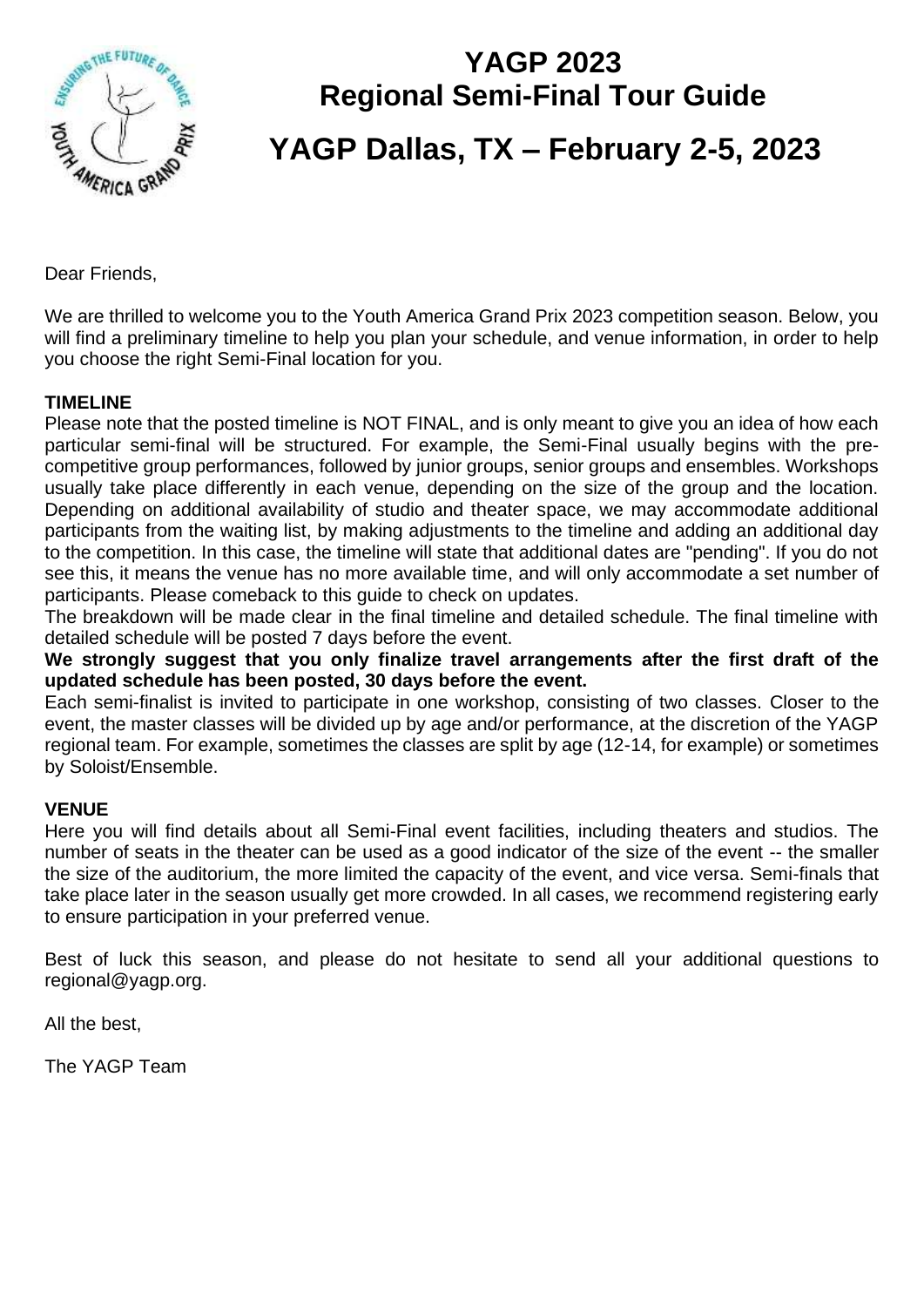# **YAGP 2023 Dallas, TX Important Information**

# **About the Venue:**

The Irving Arts Center is a state-of-the-art facility, located in a suburban area within a 20-minute drive north-west of downtown Dallas. Many of our participants find this a very convenient location, as the theater and studios are under one roof. Studios located within Irving Arts Center.

# **Theater:**

**Theater:** Irving Arts Center **Address:** 3333 N. MacArthur Blvd., Irving, TX 75062 **Website:** <http://www.irvingartscenter.com/> **Stage Size:** 40' x 30' **Auditorium Size:** 710 seats **Nearby restaurants:** A variety of options within 1 mile drive **Parking:** Onsite free of charge

#### **Studios:**

**Studios**: Conveniently located within Irving Arts Center